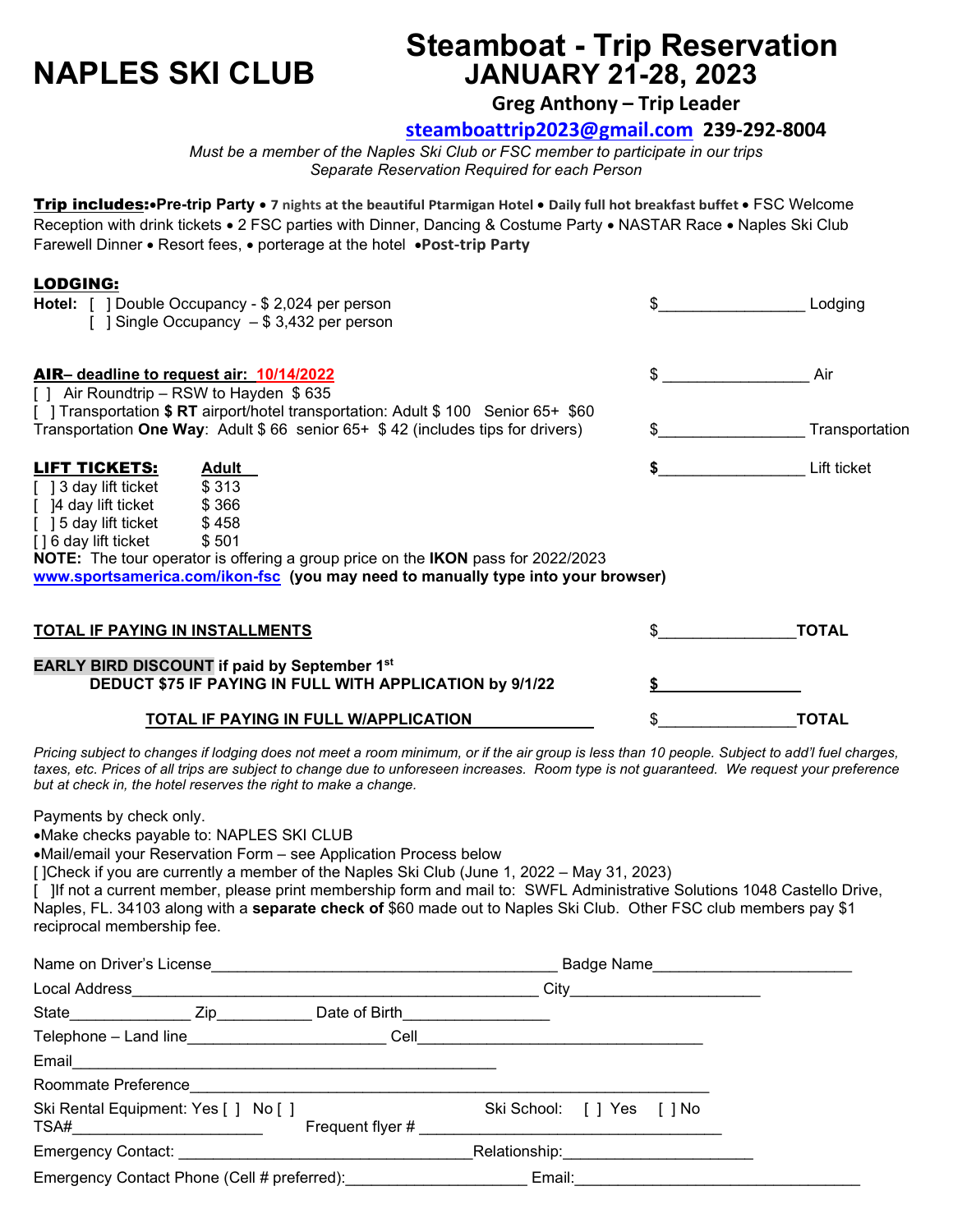## INSTALLMENT PAYMENTPOLICY:

\$100 to be included with this reservation. Refundable if cancelled before Oct 23th. This \$100 will be applied to your trip total.

- $1^{st}$  payment due Oct 15, 2022 \$1,200
- **FINAL** Balance due Dec 15, 2022
- **10% penalty if payments not received by each due date and reservation may have to be cancelled**. See cancellation policy.

### AIR TRAVEL INFORMATION:

### 21 Jan UA1815 RSW/DEN 8:08AM-10:18AM UA2620 DEN/HAYDEN 11:15AM-12:14AM 28 Jan UA 432 HAYDEN/HOUSTON 3:02PM-6:51PM HOUSTON/RSW 8:00PM-11:19PM

# PARTICIPANTS SEEKING A ROOMMATE:

For participants seeking a roommate to share the hotel expense, NSC will make every effort to find a roommate suitable to both parties, however, NSC is not guaranteeing that a roommate will be found.

Should a roommate not be found the participant must be prepared to assume the expense of paying the cost of a single room.

TRIP INSURANCE: Naples Ski Club **strongly advises that members consider purchasing trip insurance because cancellation policies will be strictly enforced.** Our tour operator can provide trip insurance coverage. Click for a quote and sign up or you may find your own policy [www.sportsamerica.com/travelprotection](http://www.sportsamerica.com/travelprotection) or contact the tour operator at [sara@sportsamerica.com](mailto:sara@sportsamerica.com) However, be aware that all policies differ regarding coverage so please review all terms carefully prior to purchasing a policy.

i.e.Trip coverage must be purchased prior to or with the final payment if paying in installments; or prior to or with the full payment if paying in full with Early Bird.

For pre-existing conditions coverage, you must purchase the insurance within 21 days of the INTIAL payment which is the \$100 for installment method - or - within 21 days of the full payment Early Bird.

CANCELLATION POLICY: *For refund consideration, cancellation must be made in writing to the trip leader. Our trips have non-cancellation policies and you should NOT assume you will be able to obtain a refund from the club for deposits or trip payments except as stated in the policy.*

If a reservation is cancelled prior to Oct 14, 2022 – Full Refund of all sums paid

If a reservation is cancelled on or after Oct 14, 2022- a \$100 cancellation fee and any non-recoverable expenses will be forfeited. NO REFUNDS AFTER December 15th, 2022

If a roommate cancels his/her trip after the first deposit deadline, the Naples Ski Club will make a reasonable effort to find an acceptable replacement for this person. However, the club is not obligated to find a replacement. The participant is also encouraged to find their own. If an acceptable replacement for you cannot be found – the cancelling roommate's deposit will be used for any non-recoverable expenses i.e. single supplement charges for the remaining skier, etc. prior to any refunds.

Refunds will be issued after all expenses for the trip have been accounted for, and the trip is completed.

# APPLICATION PROCESS **-***Forms to be included with Reservation*

**click here for all forms to complete the reservation or** go to [www.swflskiclub.com](http://www.swflskiclub.com/) to download all forms 1.Trip Reservation Contract

- 2. Release of Liability and Hold Harmless Agreement
- 3.Code of Conduct Agreement
- 4. Roommate Agreement if applicable

5. Membership Application with separate \$60 payment made out to Naples Ski Club and mailed to: Naples Ski Club, 1048 Castello Drive, Naples, FL, 34103 if not a current member (Membership June 1, 2022- May 31, 2023)

- 6. Mail your completed and signed trip forms to Greg Anthony: 8441 Arborfield Court, Ft. Myers, FL 33912
	- INCLUDE your trip application fee of \$100 if paying in installments
	- Or DEDUCT \$75 Early Bird Discount off total package if paying in full with application
	- If you do not receive a CONFIRMATION EMAIL for receipt of your check, please contact Greg at: 239 292-8004

**I agree to sign the Naples Ski Club Release of Liability and Hold Harmless Agreement, The Code of Conduct, and Roommate Agreement (if applicable); and to abide by all terms of these agreements. Naples Ski Club acts only as agent for the member in acquiring transportation, hotel accommodations, sightseeing and other privileges, or services for the member's benefit, and on the express condition that Naples Ski Club, shall not be responsible for any loss, accident, injury, delay, defect, omission or irregularity which may occur or be occasioned, whether by reason of any act, negligence or default of any company or person engaged in or responsible for carrying out any of the arrangements, or otherwise in connection therewith.**